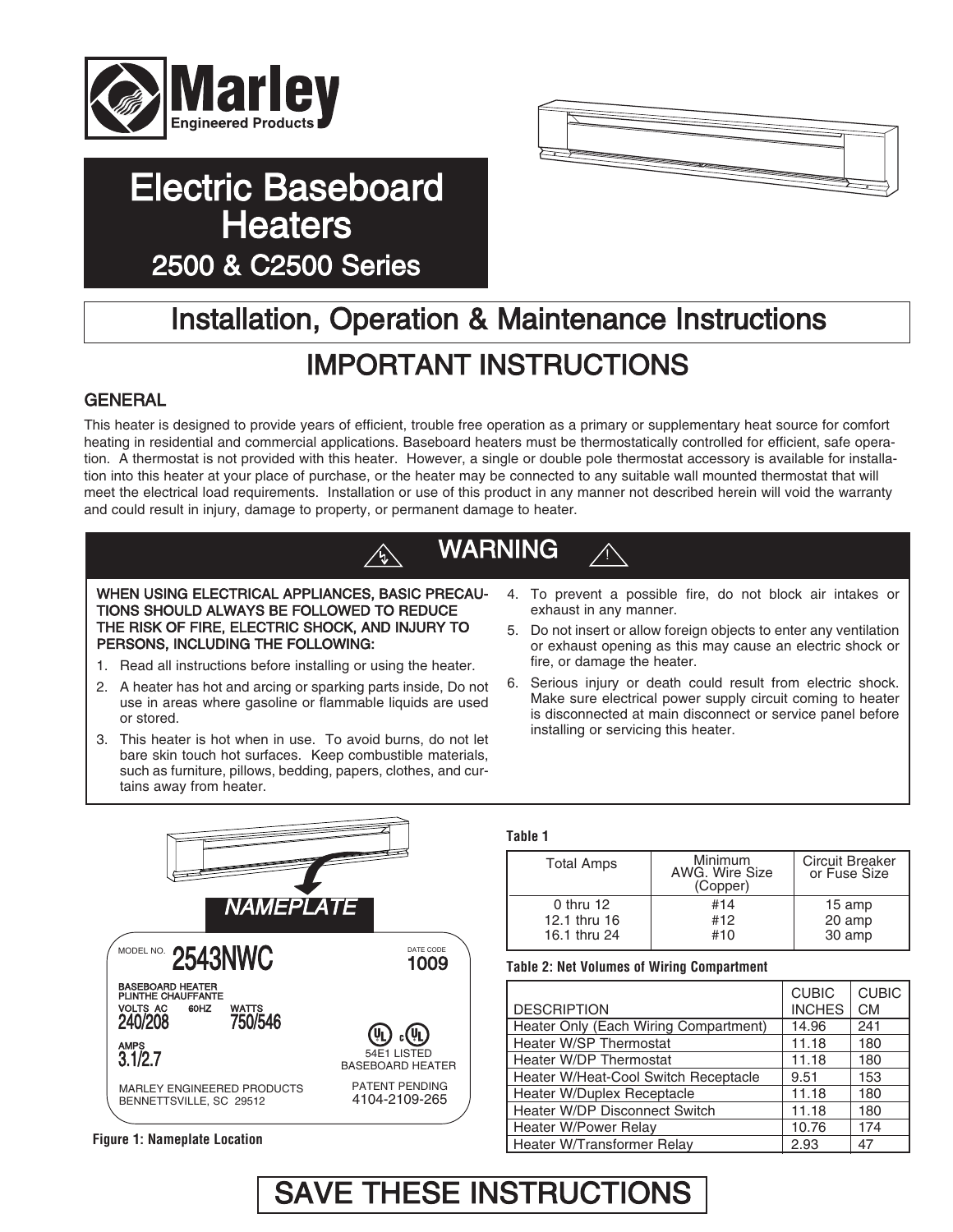# UNPACKING HEATER

Check heater to make sure it has not been damaged in shipping. Do not install or attempt to operate the heater if damaged. Return to place of purchase or file claim with freight carrier.

# INSTALLATION INSTRUCTIONS

# A WARNING A

### TO REDUCE THE RISK OF FIRE AND ELECTRIC SHOCK OR INJURY TO PERSONS, OBSERVE THE FOLLOWING:

- 1. Serious injury or death could result from electric shock. Make sure electrical power supply circuit coming to heater is disconnected at main disconnect or service panel before installing this heater.
- 2. Wiring procedures and connections must be in accordance with the National Electrical Code (NEC) and local codes. Refer to Wiring Diagrams Figure 5. Make sure all electrical connections are tight to prevent possible overheating. Use Copper Supply Wire Only.
- 3. Verify the electrical power supply voltage matches the voltage rating as printed on the heater nameplate – see Figure 1.

#### CAUTION - Never connect a heater to a voltage greater than the nameplate voltage as this will damage the heater and could cause a fire.

- 4. Do not install the heater against combustible low-density cellulose fiberboard surfaces, against or below vinyl wall coverings, or below any materials that may be damaged by heat such as vinyl or plastic blinds, curtains, etc.
- 5. Do not install heater below an electrical convenience receptacle (outlet).
- 6. CAUTION Heater Operates at High Temperatures. Keep Electrical Cords (including telephone and computer cables), Drapes, and Other Furnishings Away From Heater. For efficient and safe operation, we recommend maintaining a minimum of 6 inches (152 mm) clearance above and in front of the heater at all times. See Figure 2 for minimum clearance requirements for drapery.
- 7. To reduce the risk of fire, do not store or use gasoline or other flammable vapors or liquids in the vicinity of the heater.
- 8. Do not install heater upside down or in any position other than as shown in this manual. Caution label with word "TOP" must be at the top when heater is installed.
- 9. Do not recess heater in wall or install heater inside any type enclosure as this will cause heater to overheat and could create a hazard.
- 10. When mounting heater, if bottom mounting holes are used (see Figure 4), make sure screws do not damage supply wiring in the area behind heater.
- 11. Do not remove or bypass the safety limit control as this could allow heater to become a fire hazard – see Figure 4.
- 12. When using RSA Transformer Relay Accessory, supply wiring provided in compartment where this accessory is installed, must be rated 90 °C minimum.

### Minimum Clearances

Heater to Floor: heater may be mounted directly on finished floor or, if desired, above floor (such as above the baseboard). Up to 3/4 inch (19 mm) of carpeting may be installed up to and around heater as long as it does not obstruct the air flow.

Heater to Drapery: do not install heater where curtains or drapery will contact the heater. See Fig. 2 for required minimum clearances.

Important Note: Certain fabrics and materials discolor or may become damaged by heat. Therefore, avoid installing heater against vinyl wall coverings or below plastic or vinyl items such as blinds or vinyl drapes since these items may become damaged by the heated air flowing from heater.



### **Figure 2: Clearance for Drapery**

Furniture: maintain at least 6 inches (152 mm) space between furniture and heater to allow for proper air flow.

1. Remove wiring compartment cover at end of heater where power supply cable is to enter (Figure 3). Determine desired mounting location, position heater to wall and mark wall (or floor) at location where power supply is to enter heater.



NOTE: For most efficient operation locate heaters along outside wall under windows. Position heater so it can be secured to wall stud. Power cable must enter heater through built in cable clamp or one of the knockouts provided in wiring compartment.

- 2. Drill hole in wall (or floor) at desired location for power supply entry. Install power supply wiring to heater and thermostat location as determined by thermostat option selected. Allow approximately 10 to 12 in (254mm to 305mm) of wire at heater for connections.
- 3. If any accessories are to be used with this heater, refer to installation instructions provided with the accessory for proper installation and wiring. Visit www.marleymep.com for instructions on some common accessories.
- 4. Wireway Cover Commercial Baseboard Only
	- a. The wireway cover is a factory installed feature of Marley commercial baseboard heaters. Two cables or four individual conductors plus two ground wires may be routed through the wireway. Refer to page 1, Table 1 for wire size and current loads.
	- b. To gain access to wireway, lay heater face down and remove the screws holding the wireway from the back of the heater. Remove the knockouts in the channel areas of both terminal boxes.
	- c. Insert the plastic bushings from the parts kit (in wiring compartment) in the knockout holes.
	- d. Wire heater according to wiring diagrams in Figure 5. Attach the wireway cover using the screws.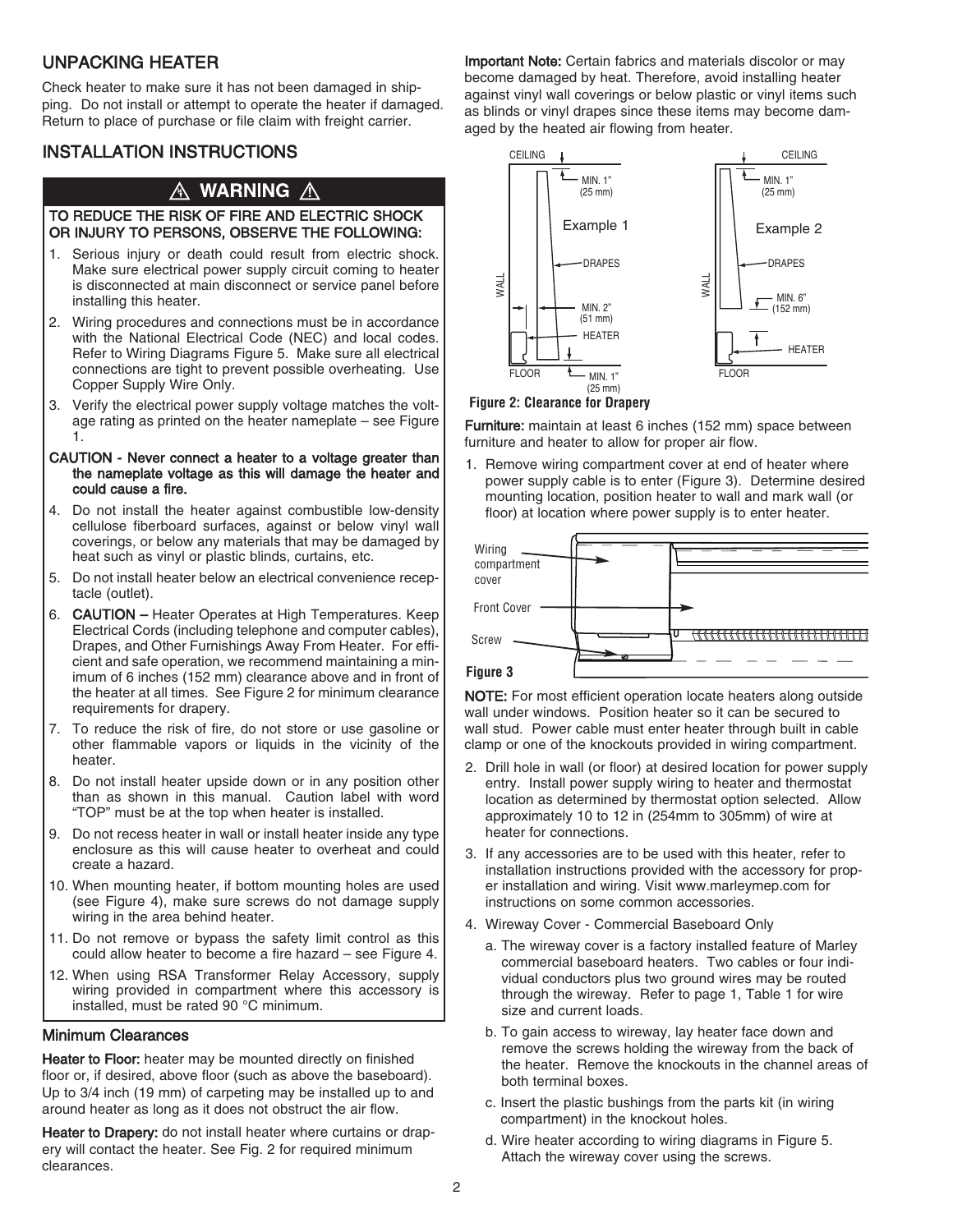5. Loosen screw in built-in cable clamp (Figure 4) or remove desired knockout from heater wiring compartment. Install power cable into wiring compartment allowing at least 6 in (153mm) of cable for connection to heater. To install two power cables using the built-in cable clamp, bend tab covering second hole up and back to rear wall of wiring compartment. If built-in cable clamp is not used, install approved cable restraint (not included ) in desired knockout.

NOTE: cross stamped mounting perforations are provided in back of heater enclosure above heating element at mounting screw locations, see Figure 4.

- 6. Position heater at desired location and attach to wall using wood screws or appropriate hardware. Locate studs and drive screws into studs where possible. For heaters up to 6 feet (1.8 m) in length, one screw at each end is adequate. For longer units, an additional screw in center is required. Tighten screws and then loosen screws at least ¼ turn to allow heater to expand and contract during use. If unit is mounted above floor, two additional mounting holes are provided at each end below the heating element (see Figure 4). Install an additional screw at each end for stability making sure to loosen each screw at least 1/4 turn.
- 7. Connect the supply cable grounding wire to the bare copper pigtail in wiring compartment.
- 8. Follow the desired wiring diagram, as shown in Figure 5, to connect the power supply to the heater using approved wire nuts.

NOTE: When accessories are installed, use wiring diagram supplied with the accessory.

- 9. If front cover was removed, reinstall by hooking the top edge on the support bracket(s). Then push down to latch onto the support bracket(s).
- 10.Replace wiring compartment cover(s).
- 11.Follow instructions accompanying thermostat for installation and wiring thermostat. Visit www.marleymep.com for typical thermostat wiring diagrams.

# OPERATING INSTRUCTIONS

- 1. This heater must be properly installed before it is used.
- 2. After the baseboard system has been completely installed, all thermostats should be turned to LOW or NO HEAT. Turn on breakers, wait 3 to 5 minutes and check to see that none of the heaters are operating. If operating, disconnect power and check wiring. If none are operating then turn thermostats to highest position and wait 3 to 5 minutes. Check to see that all heater(s) are operating. Should any not be operating, disconnect power and check wiring.
- 3. Allow entire system to operate steadily for 1/2 hour. This should remove oily residue from manufacturing. (Some smoking may occur).
- 4. Select the setting for comfort on all thermostats.
- 5. A safety limit control is provided to turn off the heater automatically if it is blocked or otherwise overheats due to an abnormal condition-see Figures 4 and 5. DO NOT bypass or remove this safety device from the electrical circuit-see Warning 11 on page 2. During normal use, this safety control should not operate. If you find that this control is operating, make sure the heater is not being blocked. If it continues to cycle the heater off, disconnect power to heater and have it checked and repaired by a qualified electrician.



**Figure 4: Left Side Wiring Compartment Shown**

# MAINTENANCE INSTRUCTIONS

Your heater will give you years of service and comfort with only minimum care. To assure efficient operation follow the simple instructions below.

# **WARNING** A

- 1. Serious injury or death could result from electric shock. Make sure electrical power supply circuit coming to heater is disconnected at main disconnect or service panel before servicing this heater. Allow heater to cool before cleaning to prevent a possible burn.
- 2. Use care when cleaning element fins to avoiding damaging fins. Note also that fins are sharp and may cause cuts so avoid contact.
- 1. The user can perform some basic cleaning of the heater. All other servicing is to be done by qualified service personnel.
- 2. Because of the convection heating principle which depends upon a circulation of air through the finned element, dust will collect between the fins. The heater should be cleaned regularly for maximum efficiency.
- 3. To clean heating element fins, first remove both wiring compartment covers and the front cover. Using a vacuum cleaner or compressed air, remove the dust and lint from the aluminum heating element fins while being careful not to damage the fins.
- 4. The painted heater cabinet may be cleaned using a slightly damp cloth. Do not use abrasive cleaners or waxes as these may damage the finish or leave a residue that will discolor.
- 5. Replace front cover (making sure it is latched in place at each element support bracket and at each end) and two wiring compartment covers (using the two screws provided), restore power and check heater for proper operation.

# **Painting**

If it becomes necessary to repaint heater, use only a quality enamel paint suitable for metal surfaces following the instructions provided with the paint. DO NOT paint the heating element or safety limit capillary tube. Repaint only the exterior of the cabinet.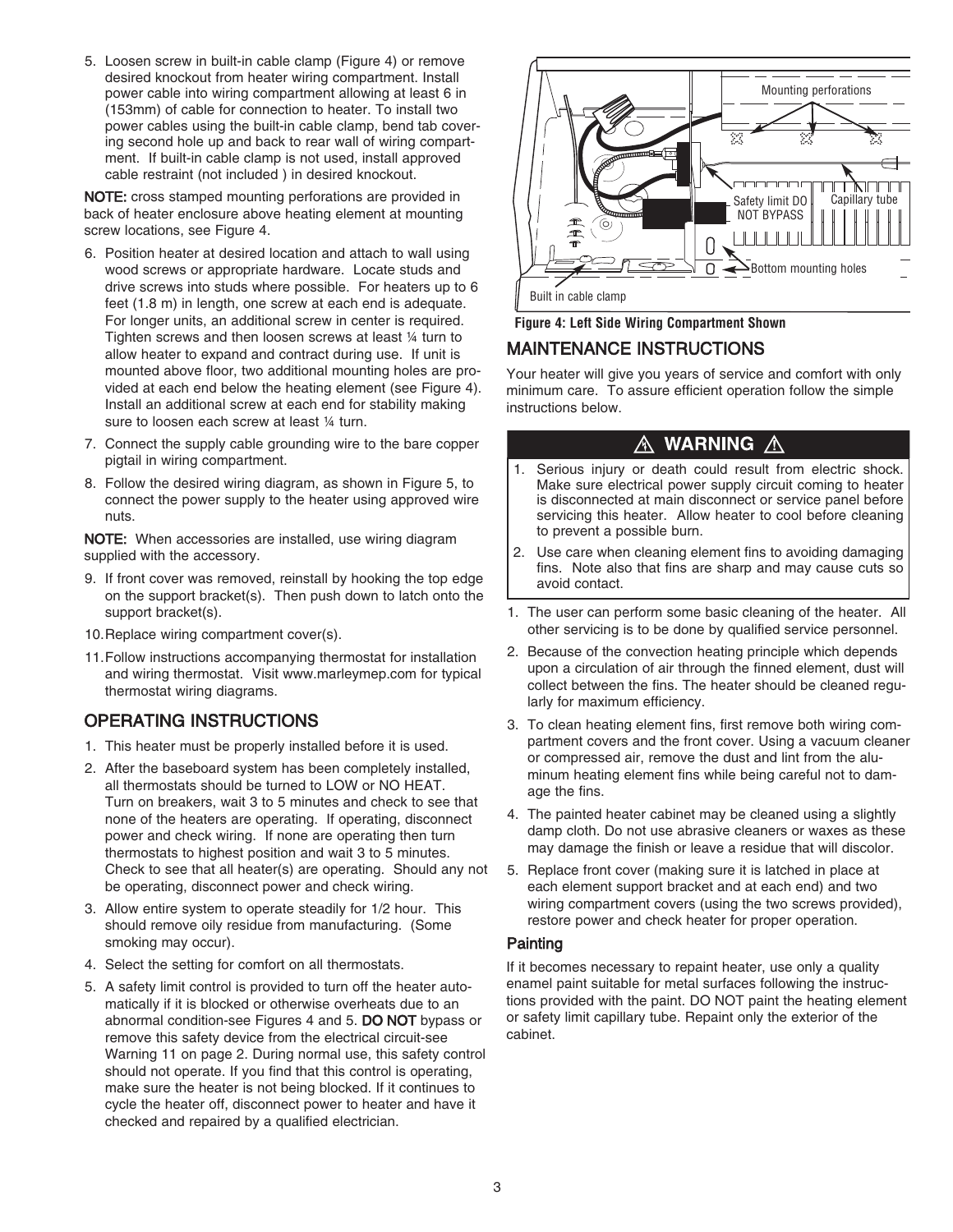# Factory Wiring Shown



### Connection For Adjacent Heaters



Left End Supply Wiring



### Right End Supply Wiring



#### **Figure 5: Wiring Diagrams**

Note: For multiple heaters on one circuit, the heaters must be wired in parallel

# LIMITED WARRANTY

All products manufactured by Marley Engineered Products are warranted against defects in workmanship and materials for one year from date of installation, except heating elements which are warranted against defects in workmanship and materials for ten years from date of installation. This warranty does not apply to damage from accident, misuse, or alteration; nor where the connected voltage is more than 5% above the nameplate voltage; nor to equipment improperly installed or wired or maintained in violation of the product's installation instructions. All claims for warranty work must be accompanied by proof of the date of installation.

The customer shall be responsible for all costs incurred in the removal or reinstallation of products, including labor costs, and shipping costs incurred to return products to Marley Engineered Products Service Center. Within the limitations of this warranty, inoperative units should be returned to the nearest Marley authorized service center or the Marley Engineered Products Service Center, and we will repair or replace, at our option, at no charge to you with return freight paid by Marley. It is agreed that such repair or replacement is the exclusive remedy available from Marley Engineered Products.

THE ABOVE WARRANTIES ARE IN LIEU OF ALL OTHER WARRANTIES EXPRESSED OR IMPLIED, AND ALL IMPLIED WARRANTIES OF MERCHANTABILITY AND FITNESS FOR A PARTICULAR PURPOSE WHICH EXCEED THE AFORESAID EXPRESSED WARRANTIES ARE HEREBY DISCLAIMED AND EXCLUDED FROM THIS AGREEMENT. MARLEY ENGINEERED PRODUCTS SHALL NOT BE LIABLE FOR CONSEQUENTIAL DAMAGES ARISING WITH RESPECT TO THE PRODUCT, WHETHER BASED UPON NEGLIGENCE, TORT, STRICT LIABILITY, OR CONTRACT.

Some states do not allow the exclusion or limitation of incidental or consequential damages, so the above exclusion or limitation may not apply to you. This warranty gives you specific legal rights, and you may also have other rights which vary from state to state.

For the address of your nearest authorized service center, contact Marley Engineered Products in Bennettsville, SC, at 1-800-642-4328. Merchandise returned to the factory must be accompanied by a return authorization and service identification tag, both available from Marley Engineered Products. When requesting return authorization, include all catalog numbers shown on the products.

#### HOW TO OBTAIN WARRANTY SERVICE AND WARRANTY PARTS PLUS GENERAL INFORMATION

- 1. Warranty Service or Parts 1-800-642-4328
- 2. Purchase Replacement Parts 1-800-654-3545
- 3. General Product Information www.marleymep.com

Note: When obtaining service always have the following:

- 1. Model number of the product
- 2. Date of manufacture
- 3. Part number or description

Part No. 5200-2194-010 **ECR39036** 



470 Beauty Spot Rd. East Bennettsville, SC 29512 USA

02/11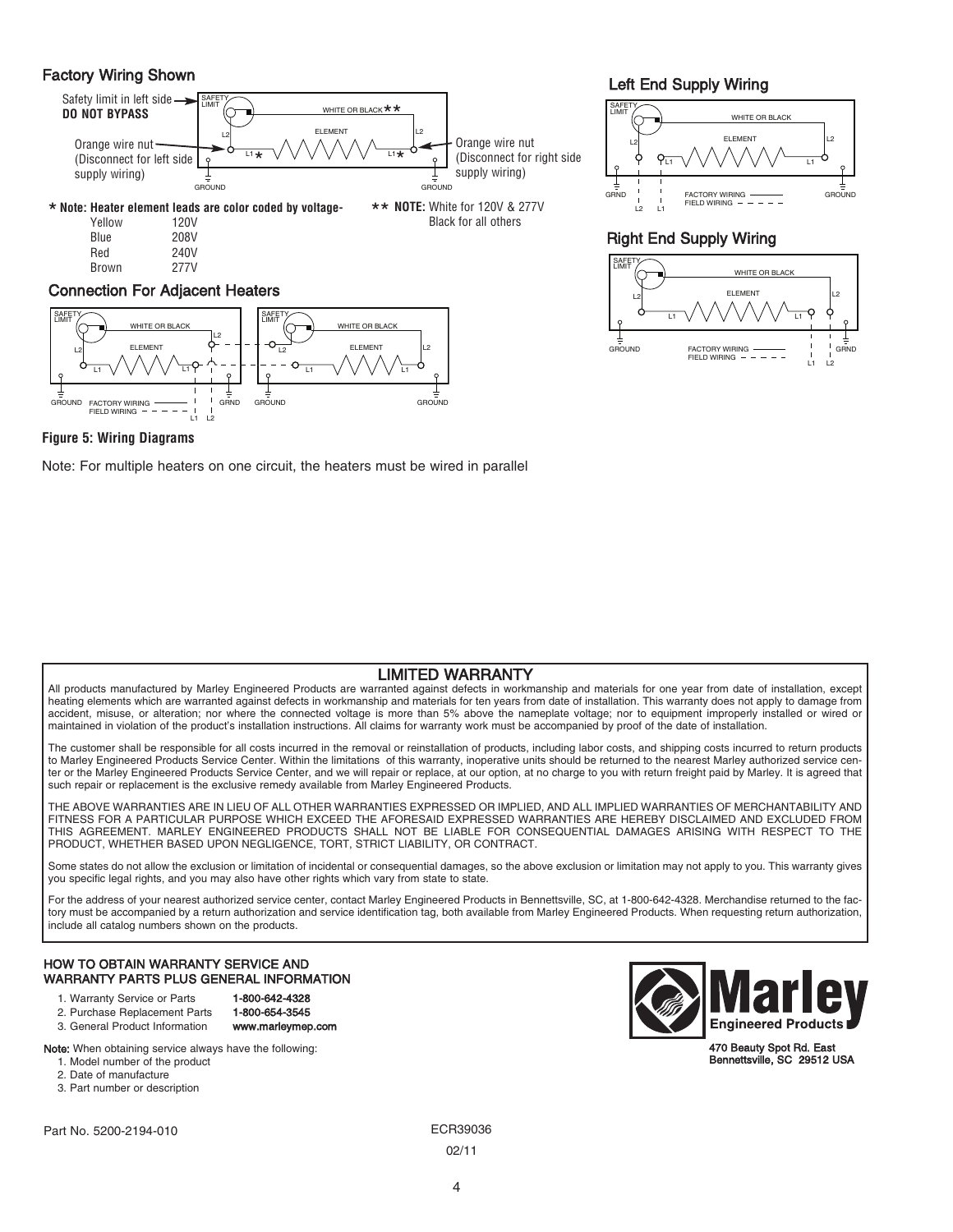

# Calefactores eléctricos de zócalo Series 2500 y C2500



# Instrucciones de instalación, operación y mantenimiento

# INSTRUCCIONES IMPORTANTES

# GENERALIDADES

MODEL NO.

AMPS

BASEBOARD HEATER PLINTHE CHAUFFANTE VOLTS AC 60HZ WATTS 240/208 750/546

Este calefactor está diseñado para proporcionar muchos años de funcionamiento eficiente y sin problemas como fuente de calor principal o complementaria para calefacción ambiental, en aplicaciones residenciales y comerciales. Los calefactores de zócalo, para asegurar un funcionamiento eficiente y seguro, deben estar controlados termostáticamente. No se suministra termostato con este calefactor. Sin embargo, en el lugar donde compró el calefactor se ofrece un accesorio de termostato unipolar o bipolar para instalar en el mismo, o también puede conectar el calefactor a cualquier termostato de montaje en la pared que sea adecuado y cumpla con los requisitos de carga eléctrica. La instalación o uso de este producto de cualquier manera no descrita aquí anulará la garantía, y podría provocar lesiones, daños materiales o daño permanente al calefactor.



#### **Tabla 2: volúmenes netos del compartimiento de cables**

16.1 a 24

| <b>DESCRIPCIÓN</b>                                           | <b>PULGADAS</b><br><b>CÚBICAS</b> | cm<br><b>CÚBICOS</b> |
|--------------------------------------------------------------|-----------------------------------|----------------------|
| Calefactor únicamente (cada compartimiento<br>de cables)     | 14.96                             | 241                  |
| Calefactor con termostato unipolar (SP))                     | 11.18                             | 180                  |
| Calefactor con termostato bipolar (DP)                       | 11.18                             | 180                  |
| Calefactor con enchufe hembra para<br>Interruptor Calor-Frío | 9.51                              | 153                  |
| Calefactor con enchufe hembra doble                          | 11.18                             | 180                  |
| Calefactor con interruptor de desconexión bipolar (DP)       | 11.18                             | 180                  |
| Calefactor con relé de potencia                              | 10.76                             | 174                  |
| Calefactor con relé con transformador                        | 2.93                              | 47                   |

#10

30 A

**Figura 1: Ubicación de la placa de características**

MARLEY ENGINEERED PRODUCTS BENNETTSVILLE, SC 29512

**2543NWC** 1009

PATENT PENDING 4104-2109-265

DATE CODE

3.1/2.7 54E1 LISTED BASEBOARD HEATER

# GUARDE ESTAS INSTRUCCIONES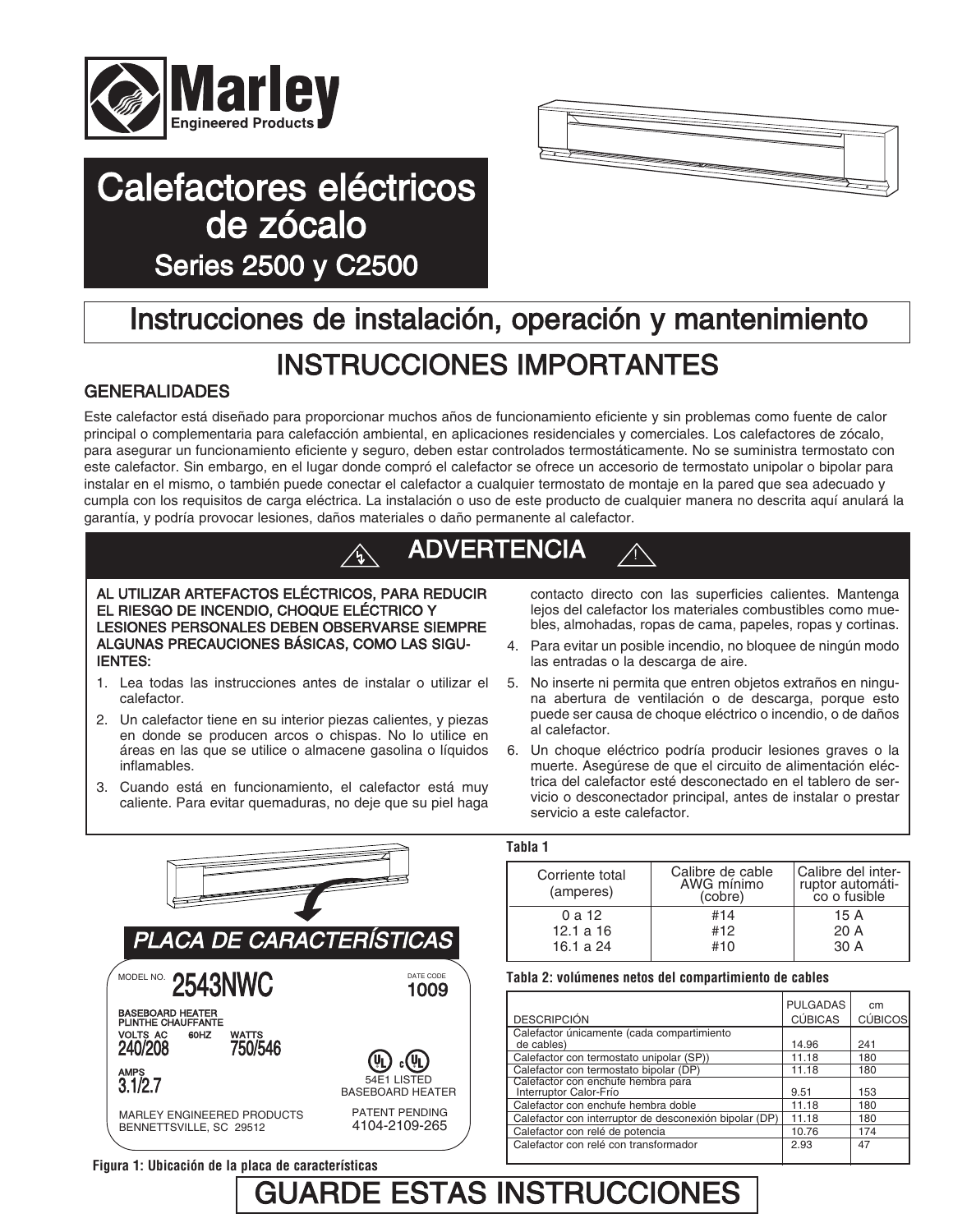### DESEMBALAJE DEL CALEFACTOR

Revise el calefactor para asegurarse de que no se haya dañado en el transporte. No instale el calefactor ni intente hacerlo funcionar si está dañado. Regréselo al lugar donde lo compró o presente un reclamo al transportista.

# INSTRUCCIONES DE INSTALACIÓN

# $\bigtriangleup$  advertencia  $\bigtriangleup$

#### PARA REDUCIR EL PELIGRO DE INCENDIO, CHOQUE ELÉCTRICO O DAÑO A LAS PERSONAS, OBSERVE LO SIGUIENTE:

- 1. Un choque eléctrico podría producir lesiones graves o la muerte. Asegúrese de que el circuito de alimentación eléc- trica del calefactor esté desconectado en el tablero de ser- vicio <sup>o</sup> desconectador principal, antes de instalar este cale- factor.
- 2. Los procedimientos de cableado y las conexiones deben estar de acuerdo con el Código Eléctrico Nacional (NEC)<br>de los EE. UU. y los códigos locales. Consulte los diagra-<br>mas de conexionado de la Figura 5. Asegúrese de que todas las conexiones eléctricas estén firmes, para evitar posibles sobrecalentamientos. Utilice cables de ali-<br>mentación de cobre únicamente.
- 3. Verifique que la tensión de alimentación eléctrica coincida con la tensión nominal que está impresa en la placa de car- acterísticas del calefactor. Vea la Figura 1.
- PRECAUCIÓN: no conecte nunca un calefactor a una tensión mayor que la nominal que se indica en la placa de carac- terísticas, ya que esto dañará el calefactor y podría originar un incendio.
- 4. No instale el calefactor contra superficies de tableros com- bustibles de fibra de celulosa de baja densidad, contra <sup>o</sup> debajo de revestimientos de pared vinílicos, ni debajo de ningún material que pueda dañarse por el calor, como corti-<br>nas o persianas vinílicas o plásticas, etc.
- 5. No instale el calefactor debajo de un tomacorriente eléctrico.
- 6. PRECAUCIÓN: el calefactor funciona <sup>a</sup> altas temperaturas. Mantenga los cordones eléctricos (incluidos los cables de teléfono y de computadora), cortinados y otros elementos del mobiliario alejados del calefactor. Para garantizar un funcionamiento eficiente y seguro, recomendamos manten-<br>er en todo momento un espacio libre de 152 mm (6 pulgadas) como mínimo por encima y frente al calefactor. Vea<br>los requisitos de espacios libres mínimos para cortinados en la Figura 2.
- Para reducir el riesgo de incendio, no almacene ni use gasolina <sup>u</sup> otros vapores <sup>y</sup> líquidos inflamables en las cer- canías del calefactor.
- 8. No instale el calefactor en posición invertida ni en cualquier otra posición diferente de la que se muestra en esta hoja de instrucciones. La etiqueta de precaución con la palabra<br>'ARRIBA' ('TOP') debe quedar en la parte superior cuando se instale el calefactor.
- 9. No instale el calefactor embutido en la pared ni dentro de gabinetes de ningún tipo, ya que esto hará que se sobre- caliente, lo que podría crear un riesgo.
- 10. Al montar el calefactor, si se utilizan los agujeros de mon- taje inferiores (vea la Figura 4), asegúrese de que los tornil- los no dañen los cables de alimentación eléctrica de la zona que está detrás del calefactor.
- 11. No retire ni puentee el control de límite de seguridad, ya que esto podría crear en el calefactor un riesgo de incen- dio; vea la Figura 4.
- 12. Cuando utilice el Accesorio de Relé con Transformador RSA, los cables de alimentación eléctrica provistos en el compartimiento en el que se instala este accesorio deben ser aptos para 90 ºC como mínimo.

#### Espacios libres mínimos

Del calefactor al piso: el calefactor puede montarse directamente sobre el piso terminado o, si se desea, por encima del piso (por ejemplo, sobre el zócalo). Pueden instalarse hasta 19 mm (3/4 pulgada) de alfombras hasta y alrededor del calefactor, siempre que no se obstruya la circulación de aire.

Del calefactor a cortinados: no instale el calefactor en un lugar en el que

haya cortinas o cortinados que puedan tomar contacto con él. Vea los espacios mínimos requeridos en la Fig. 2.

Nota importante: algunas telas y materiales alteran su color o pueden dañarse por causa del calor. Por eso, evite instalar el calefactor contra revestimientos de pared vinílicos o debajo de elementos de plástico o de vinilo como persianas o cortinados vinílicos, dado que éstos pueden resultar dañados por el aire caliente que circula desde el calefactor.



#### **Figura 2: espacios libres para cortinados**

Muebles: mantenga un espacio de 152 mm (6 pulgadas) como mínimo entre los muebles y el calefactor, para permitir una circulación de aire correcta.

1. Retire la cubierta del compartimiento de cables que está en el extremo del calefactor, donde va a ingresar el cable de alimentación eléctrica (Figura 3). Determine la ubicación de montaje deseada, posicione el calefactor contra la pared y marque ésta (o el piso) en el lugar donde la alimentación eléctrica va a ingresar al calefactor.



NOTA: para que el funcionamiento sea más eficiente, coloque los calefactores a lo largo de una pared exterior, bajo una ventana. Coloque el calefactor de modo que pueda sujetarse a un travesaño de la pared. El cable de alimentación eléctrica debe ingresar al calefactor a través de la abrazadera para cables imcorporada o alguno de los prepunzonados provistos en el compartimiento de cables.

- 2. Perfore un agujero en la pared (o en el piso) en el lugar deseado para el ingreso de la alimentación eléctrica. Instale el cableado de alimentación eléctrica al calefactor y a la ubicación del termostato de acuerdo con la opción seleccionada de termostato. Deje en el calefactor una longitud de cable de 254 a 305 mm (de 10 a 12 pulg.) aproximadamente, para conexiones.
- 3. Si va a utilizar accesorios con este calefactor, consulte las instrucciones de instalación suministradas con el accesorio para asegurar una instalación y cableado correctos. Para ver las instrucciones de algunos accesorios comunes, visite www.marleymep.com.
- 4. Cubierta del canal de cables (calefactores de zócalo comerciales únicamente)
	- a. La cubierta del canal de cables es un elemento de los calefactores de zócalo comerciales de Marley instalado en fábrica Pueden encaminarse por el canal de cables dos cables o cuatro conductores individuales, más dos cables de tierra. Vea los calibres de cable y cargas de corriente en la página 1, Tabla 1.
	- b. Para tener acceso al canal de cables, coloque el calefactor con el frente hacia abajo y quite los tornillos que sostienen el canal de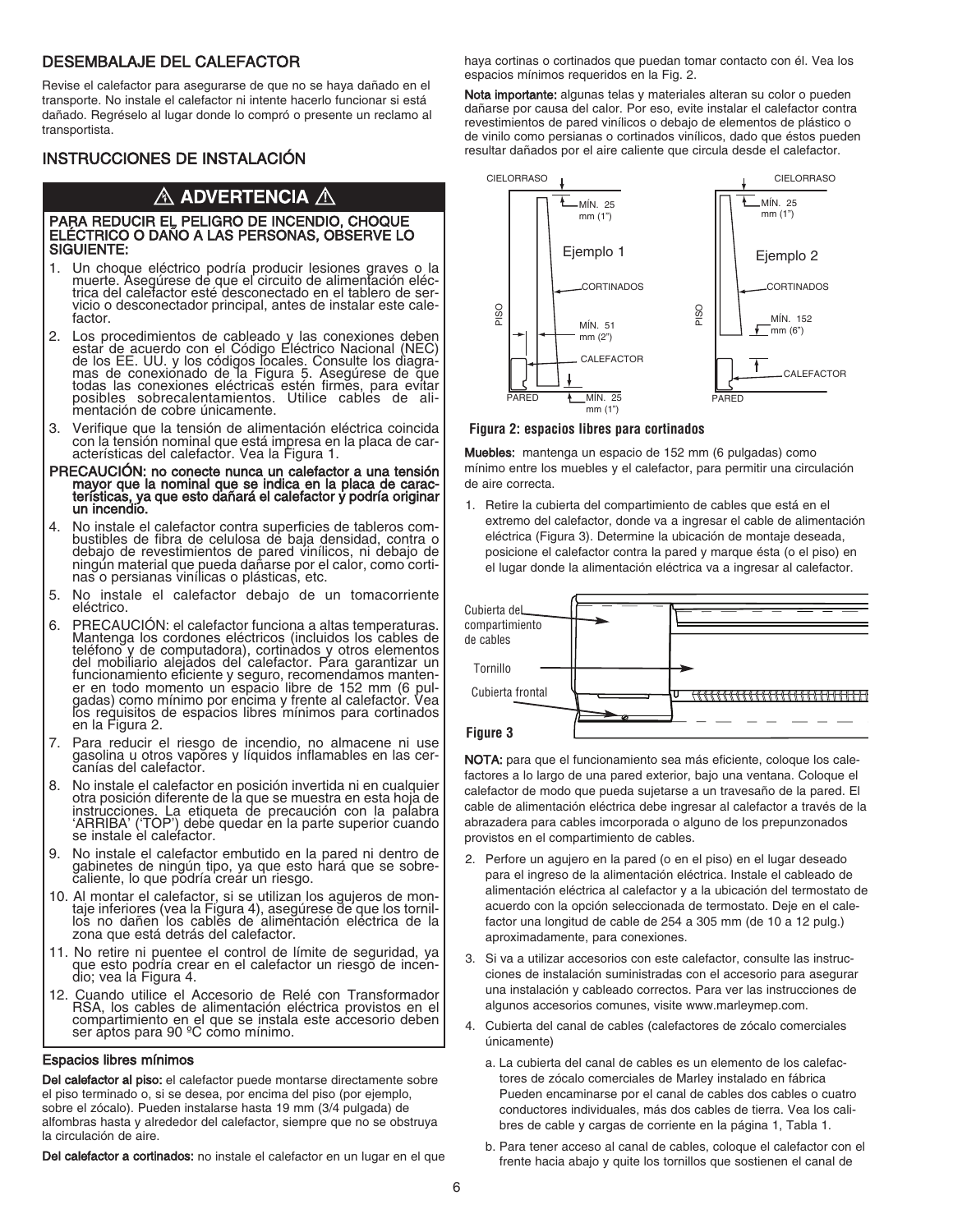cables desde la parte posterior del calefactor. Retire los prepunzonados de las zonas del canal en ambas cajas de terminales.

- c. Inserte los manguitos aisladores plásticos del juego de piezas (en el compartimiento de cables) en los agujeros de los prepunzonados.
- d. Cablee el calefactor de acuerdo con los diagramas de conexionado de la Figura 5. Sujete la cubierta del canal de cables mediante los tornillos.
- 5. Afloje el tornillo de la abrazadera para cables incorporada (Figura 4) o retire el prepunzonado adecuado del compartimiento de cables del calefactor. Instale el cable de alimentación eléctrica en el compartimiento de cables, dejando al menos 152 mm (6 pulg.) de cable para la conexión al calefactor. Para instalar dos cables de alimentación eléctrica usando la abrazadera para cables incorporada, doble la aleta que cubre el segundo agujero hacia arriba y atrás, sobre la pared posterior del compartimiento de cables. Si no usa la abrazadera, instale un dispositivo de sujeción de cables aprobado (no se incluye) en un prepunzonado adecuado.

NOTA: se han provisto perforaciones de montaje estampadas en cruz en la parte posterior del gabinete del calefactor, sobre el elemento calefactor, en las ubicaciones de los tornillos de montaje; vea la Figura 4

- 6. Coloque el calefactor en la ubicación deseada, y fíjelo a la pared mediante tornillos para madera u otros accesorios de montaje apropiados. Localice los travesaños e inserte los tornillos en ellos, si fuera posible. Para calefactores de hasta 1.8 m (6 pies) de longitud, es adecuado colocar un tornillo en cada extremo. Para unidades más largas se necesita un tornillo adicional en el centro. Apriete los tornillos y luego aflójelos al menos ¼ de vuelta, para permitir que el calefactor se expanda y contraiga durante el uso. Para el caso en que la unidad se monte sobre el piso, se incluyen dos agujeros de montaje adicionales en cada extremo, debajo del elemento calefactor (vea la Figura 4). Instale un tornillo adicional en cada extremo para una mejor estabilidad, asegurándose de aflojar cada tornillo al menos ¼ de vuelta.
- 7. Conecte el cable de puesta a tierra de la alimentación eléctrica al conductor flexible de cobre desnudo del compartimiento de cables.
- 8. Siga el diagrama de conexionado que corresponda, como se muestra en la Figura 5, para conectar la fuente de alimentación eléctrica al calefactor mediante tuercas de empalme de cables aprobadas.

NOTA: cuando instale accesorios, use el diagrama de conexionado suministrado con el accesorio.

- 9. Si se quitó la cubierta frontal, vuelva a instalarla enganchando el borde superior en la(s) escuadra(s) de soporte. Luego empuje hacia abajo para asegurarla en la(s) escuadra(s) de soporte.
- 10. Vuelva a colocar la(s) cubierta(s) de compartimiento de cables.
- 11. Siga las instrucciones que acompañan al termostato para la instalación y el cableado del mismo. Para ver los diagramas típicos de conexionado de termostatos, visite www.marleymep.com.

# INSTRUCCIONES DE OPERACIÓN

- 1. TEste calefactor debe instalarse correctamente antes de usarlo.
- 2. Después de haber finalizado la instalación del sistema del calefactor de zócalo, todos los termostatos deben llevarse a la posición BAJA (LOW) o NO CALENTAR (NO HEAT). Conecte los interruptores automáticos, espere de 3 a 5 minutos y haga una revisión para verificar que ninguno de los calefactores esté funcionando. Si funcionan, desconecte la alimentación eléctrica y revise el cableado. Si ninguno está funcionando, lleve los termostatos a su posición máxima y espere de 3 a 5 minutos. Compruebe que el calefactor (todos los calefactores) esté(n) funcionando. Si alguno no estuviera funcionando, desconecte la alimentación eléctrica y revise el cableado.
- 3. Deje funcionar el sistema en forma continua durante ½ hora. Esto debe eliminar los residuos aceitosos que hayan quedado de la fabricación (puede generarse algo de humo).
- 4. Seleccione el ajuste más confortable en todos los termostatos.
- 5. Se ha suministrado un control de límite de seguridad, para apagar automáticamente el calefactor si se lo bloquea o si se sobrecalienta de cualquier modo debido a una condición anormal. Vea las Figuras 4 y 5. NO puentee ni retire este dispositivo de seguridad del circuito eléctrico. Vea la Advertencia 11 en la página 2. Este control de seguridad no debe operar.en el uso normal. Si comprueba que este



#### **Figura 4: Compartimiento de cables izquierdo**

control está operando, asegúrese de que el calefactor no esté bloqueado. Si continúa haciendo ciclos de apagado del calefactor, desconecte la alimentación eléctrica del mismo y haga que lo inspeccione y/o repare un electricista calificado.

### INSTRUCCIONES DE MANTENIMIENTO

Su calefactor le brindará muchos años de servicio y confort con sólo un mínimo de cuidado. Para asegurar un funcionamiento eficiente, observe las instrucciones simples que se indican a continuación.

# $\bigtriangleup$  advertencia  $\bigtriangleup$

- 1. Un choque eléctrico podría producir lesiones graves o la muerte. Asegúrese de que el circuito de alimentación eléctrica del calefactor esté desconectado en el tablero de servicio o desconectador principal, antes de prestar servicio a este calefactor. Deje enfriar el calefactor antes de limpiarlo, para prevenir una posible quemadura.
- 2. Tenga cuidado al limpiar las aletas de los elementos calefactores, para evitar dañarlas. Note también que las aletas son aguzadas y pueden causar cortes; por eso, evite el contacto.
- 1. El usuario puede realizar la limpieza básica del calefactor. Los demás servicios deben estar a cargo de personal de servicio calificado.
- 2. Debido a que el principio de calefacción por convección depende de la circulación de aire a través de un elemento calefactor aleteado, inevitablemente se acumulará polvo entre las aletas. Para obtener el máximo rendimiento, el calefactor debe limpiarse en forma periódica.
- 3. Para limpiar las aletas del elemento calefactor, quite primero las cubiertas de ambos compartimientos de cables y la cubierta frontal. Elimine el polvo y la suciedad de las aletas de aluminio del elemento calefactor mediante una aspiradora o aire comprimido. Cuide de no dañar las aletas.
- 4. El gabinete pintado del calefactor puede limpiarse con un paño ligeramente húmedo. No use ceras o limpiadores abrasivos, ya que pueden dañar el acabado o dejar un residuo que alterará el color.
- 5. Vuelva a colocar la cubierta frontal (asegúrese de que esté trabada en su posición en la escuadra de soporte de cada elemento y en cada extremo) y las cubiertas de los dos compartimientos de cables (mediante los dos tornillos provistos), y restablezca la alimentación eléctrica y verifique que el calefactor funcione correctamente.

#### Pintura

Si resulta necesario repintar el calefactor, utilice únicamente una pintura de esmalte de alta calidad, apta para superficies metálicas, y observe las instrucciones que se proporcionan con la pintura. NO pinte el elemento calefactor ni el tubo capilar del límite de seguridad. Pinte únicamente el exterior del gabinete.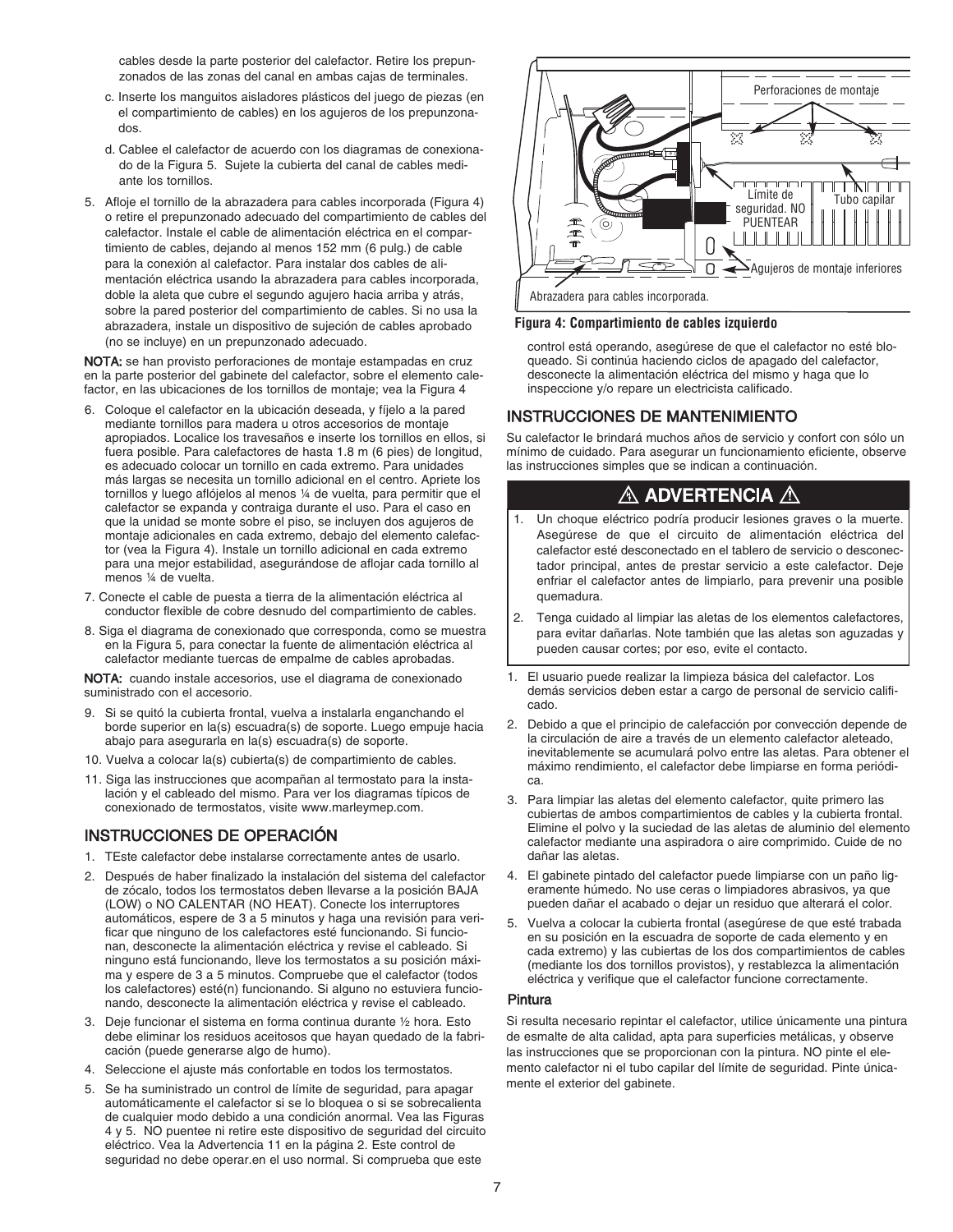## Conexionado de fábrica



L1 L1 **cados en colores según la tensión-Nota: los cables de conexión del elemento calefactor están codifi-**\* **NOTA:** Blanco para <sup>120</sup> <sup>V</sup> <sup>y</sup> <sup>277</sup> V, \*\* NOTA: Blanco para 120 V y 277 V,

VOUD VERSION CONTINUES ON A CONTINUES OF CONTINUES ON A CONTINUES OF CONTINUES ON A CONTINUES OF CONTINUES OF CONTINUES ON A CONTINUES OF CONTINUES OF CONTINUES OF CONTINUES OF CONTINUES OF CONTINUES OF CONTINUES OF CONTIN Amarillo 120 V Azul 208 V

Rojo 240 V

Marrón 277 V

#### Conexión de calefactores adyacentes



## Conexionado de alimentación eléctrica del lado izquierdo



trica del lado derecho Conexionado de alimentación eléc-



**Figura 5: Diagramas de conexionado**

Nota: Si se instalan múltiples calefactores en un circuito, se los debe cablear en paralelo L1 L1 L1 L1 L1 L1 L1 L1

# GARANTÍA LIMITADA

Negro para las demás tensiones

Todos los productos fabricados por Marley Engineered Products están garantizados contra defectos de fabricación y de materiales por 1 año desde la fecha de instalación, excepto los elementos calefactores los cuales están garantizados contra defectos en manufactura y materiales durante 10 años a partir de la fecha de instalación. Esta garantía no se aplica a daños debidos a accidente, mal uso o alteración, ni a los casos en que la tensión eléctrica conectada supere a la tensión nominal -indicada en la placa de características- en más de 5 %, ni a equipos que hayan sido instalados o cableados incorrectamente, o mantenidos en forma que no cumpla lo indicado en las instrucciones de instalación del producto. Todo reclamo por trabajos en garantía debe acompañarse con una prueba de la fecha de instalación.

El cliente será responsable de todos los costos incurridos en el retiro o reinstalación de productos, incluyendo los costos de mano de obra y los costos de envío incurridos para regresar productos a un Centro de Servicio de Marley Engineered Products. Dentro de las limitaciones de esta garantía, las unidades que no funcionan deben regresarse al centro de servicio autorizado Marley más cercano, o al Centro de Servicio de Marley Engineered Products, y nosotros lo repararemos o reemplazaremos, a nuestra opción, sin cargo para usted, con el flete de retorno pagado por Marley. Se acuerda que tal reparación o reemplazo es el único recurso que Marley Engineered Products pone a su disposición.

LAS GARANTÍAS EXPUESTAS MÁS ARRIBA TOMAN EL LUGAR DE TODA OTRA GARANTÍA, EXPRESA O IMPLÍCITA, Y POR LA PRESENTE SE DECLINA Y EXCLUYE DE ESTE ACUERDO TODA GARANTÍA IMPLÍCITA DE COMERCIABILIDAD Y ADECUACIÓN A UN PROPÓSITO PARTICULAR QUE EXCEDA LAS GARANTÍAS EXPRESAS ANTEDICHAS. MARLEY ENGINEERED PRODUCTS NO SE HARÁ RESPONSABLE POR DAÑOS CONSIGUIENTES QUE SE PRODUZCAN CON RESPECTO AL PRODUCTO, EN BASE YA SEA A NEGLIGENCIA, AGRAVIO, RESPONSABILIDAD ESTRICTA, O CONTRATO. Algunos estados o jurisdicciones no permiten la exclusión o limitación de daños incidentales o consiguientes, de modo que la exclusión o limitación expresada más arriba puede no aplicarse a su caso. Esta garantía le da derechos legales específicos, y usted puede tener también otros derechos, que varían de un estado o jurisdicción a otro.

Para obtener la dirección de su centro de servicio autorizado más cercano comuníquese con Marley Engineered Products en Bennettsville, SC, Estados Unidos, llamando al 1-800-642-4328. Toda mercadería regresada a la fábrica debe ser acompañada por una autorización de retorno y una etiqueta de identificación de servicio, disponibles ambas en Marley Engineered Products. Cuando solicite la autorización de retorno, incluya todos los números de catálogo mostrados en los productos.

#### CÓMO OBTENER SERVICIO EN GARANTÍA, PIEZAS DE REPUESTO E INFORMACIÓN GENERAL

- 1. Servicio o repuestos en garantía **1-800-642-4328**
- 2. Compra de repuestos 1-800-654-3545
- 3. Información general sobre productos www.marleymep.com

Nota: cuando solicite servicio, siempre dé la información que sigue: 1. Número de modelo del producto

- 2. Fecha de fabricación
- 3. Número de parte o descripción

Número de parte 5200-2194-010 ECR39036



470 Beauty Spot Rd. East Bennettsville, SC 29512 USA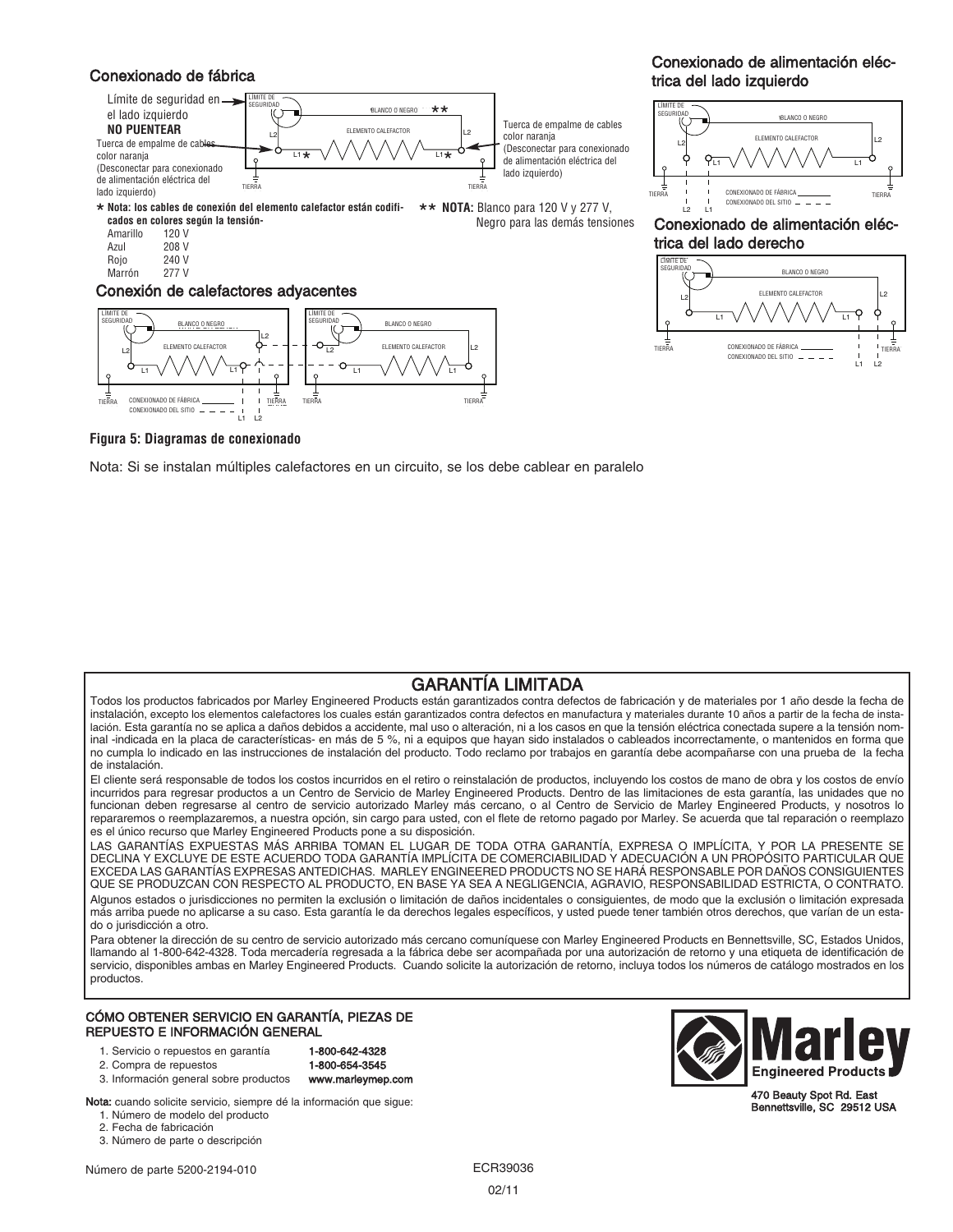

# Radiateurs-plinthes **électriques** Séries 2500 et C2500



# Instructions d'installation, d'utilisation et d'entretien

# INSTRUCTIONS IMPORTANTES

# GÉNÉRALITÉS

Ce radiateur est conçu pour fournir des années de fonctionnement sans soucis comme source de chaleur principale ou auxiliaire, pour du chauffage de confort dans des applications résidentielles et commerciales. Les radiateurs-plinthes doivent être thermostatiquement contrôlés pour un fonctionnement efficace et sûr. Il n'est pas fourni de thermostat avec ce radiateur. Cependant, un thermostat accessoire unipolaire ou bipolaire est disponible pour être installé dans ce radiateur sur votre lieu d'achat, ou bien le radiateur peut être raccordé sur n'importe quel thermostat à montage mural convenable qui répondra aux exigences au point de vue charge électrique. L'installation ou l'utilisation de ce produit d'une manière non décrite ici annulera la garantie et pourrait entraîner des blessures, des dégâts matériels ou des dommages permanents sur le radiateur.

### !<br>! AVERTISSEMENT

LORS DE L'UTILISATION D'APPAREILS ÉLECTRIQUES, DES PRÉ-CAUTIONS DE BASE DOIVENT TOUJOURS ÊTRE SUIVIES AFIN DE RÉDUIRE LE RISQUE DE DÉPART D'INCENDIE, DE COMMO-TION ÉLECTRIQUE ET DE BLESSURES AUX PERSONNES, INCLUANT CELLES QUI SUIVENT :

- 1. Lisez toutes les instructions avant d'installer ou d'utiliser le radiateur.
- 2. Un radiateur comporte à l'intérieur des parties chaudes, et pouvant produire un arc ou des étincelles électriques. Ne l'utilisez pas dans des zones où de l'essence ou des liquides inflammables sont utilisés.
- 3. Ce radiateur est chaud quand il est en fonctionnement. Pour éviter des brûlures, ne laissez pas de peau nue toucher ses surfaces chaudes. Maintenez les matières combustibles, comme les

meubles, les oreillers et la literie, les papiers, les habits et les rideaux, à distance du radiateur.

- 4. Pour éviter un possible départ d'incendie, n'obstruez en aucune façon les admissions et les échappements d'air.
- 5. N'insérez pas d'objets étrangers, et ne permettez pas qu'il en entre, dans toute ouverture d'admission ou d'évacuation, car cela peut causer une commotion électrique ou un départ d'incendie, ou endommager le radiateur.
- 6. Une blessure sérieuse voire mortelle peut résulter d'une commotion électrique. Assurez-vous que le circuit du secteur d'alimentation électrique arrivant au radiateur est bien débranché en amont à l'interrupteur général ou au panneau de service avant d'intervenir pour installer ou dépanner ce radiateur.



### **Figure 1 : Emplacement de la plaque signalétique**

# **Tableau 1**

| Calibre min. de fils | Calibre de<br>disjoncteur ou<br>fusible |
|----------------------|-----------------------------------------|
| #14                  | 15 ampères                              |
| #12                  | 20 ampères                              |
| #10                  | 30 ampères                              |
|                      |                                         |

### **Tableau 2 : Volumes nets de compartiment de câblage**

|                                                 | <b>EN PIEDS</b> | EN CENTIME-       |
|-------------------------------------------------|-----------------|-------------------|
| <b>DESCRIPTION</b>                              | <b>CUBES</b>    | <b>TRES CUBES</b> |
| Radiateur seul (chaque compartiment de câblage) | 14,96           | 241               |
| Radiateur avec thermostat unipolaire            | 11.18           | 180               |
| Radiateur avec thermostat bipolaire             | 11,18           | 180               |
| Radiateur avec prise de commutateur             | 9.51            | 153               |
| chauffage-refroidissement                       |                 |                   |
| Radiateur avec prise duplex                     | 11,18           | 180               |
| Radiateur avec interrupteur de coupure          | 11,18           | 180               |
| Radiateur avec relais d'alimentation            | 10.76           | 174               |
| Radiateur avec relais de transformateur         | 2,93            | 47                |

# CONSERVEZ CES INSTRUCTIONS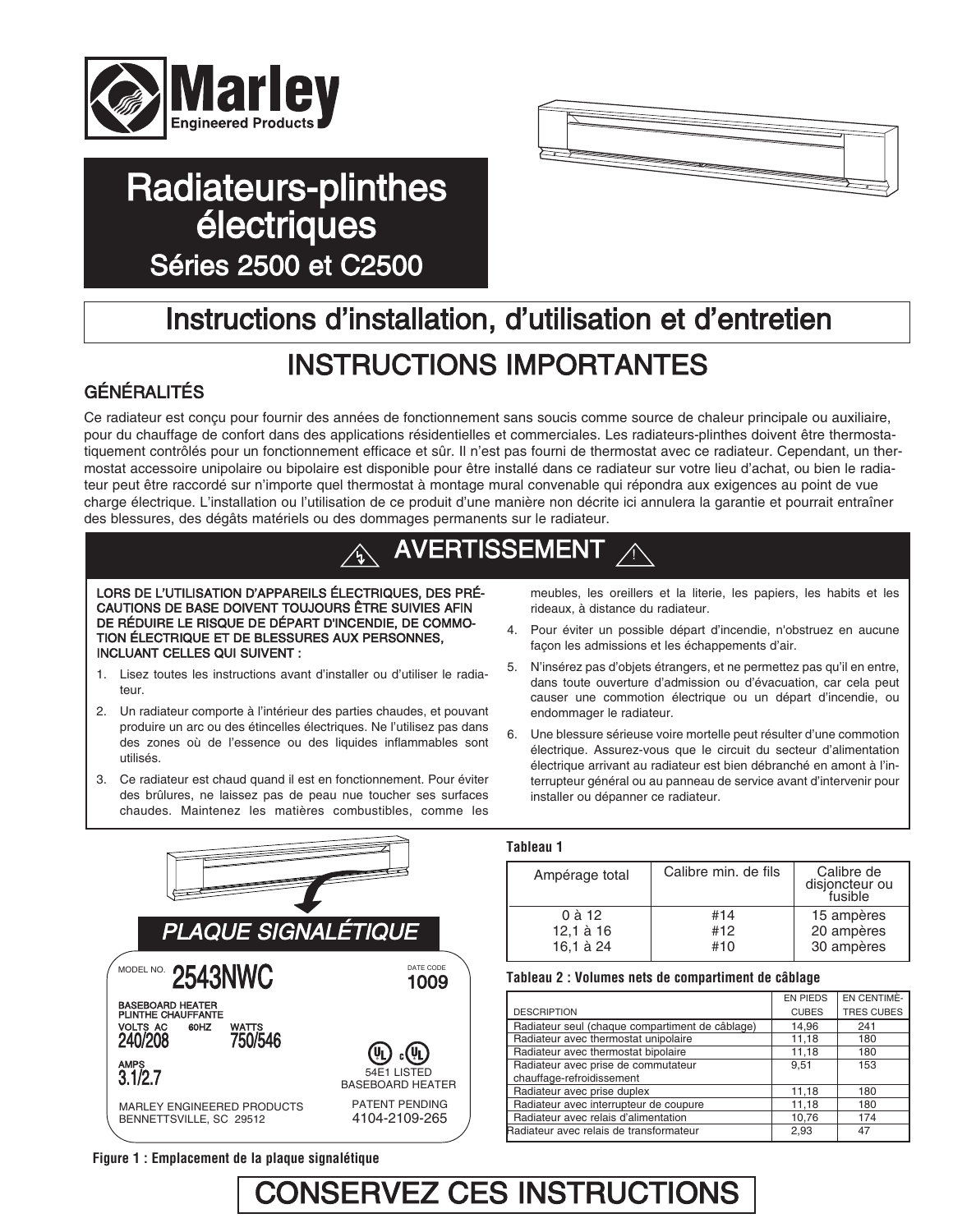# DÉBALLAGE DU RADIATEUR

Vérifiez le radiateur pour vous assurer qu'il n'a pas été endommagé durant le transport. N'essayez pas d'installer ou de faire fonctionner le radiateur s'il est endommagé. Ramenez-le à son lieu d'achat ou déposez une réclamation auprès du transporteur.

# INSTRUCTIONS D'INSTALLATION

# $\overline{\mathbb{A}}$  avertissement  $\overline{\mathbb{A}}$

#### POUR RÉDUIRE LE RISQUE DE DÉPART D'INCENDIE, DE COM-MOTION ÉLECTRIQUE ET DE BLESSURES AUX PERSONNES, OBSERVEZ LES CONSIGNES SUIVANTES :

- 1. Une blessure sérieuse voire mortelle peut résulter d'une commotion électrique. Assurez-vous que le circuit du secteur d'alimentation électrique arrivant au radiateur est bien débranché en amont à l'interrupteur général ou au panneau de service avant d'installer ce radiateur.
- 2. Les procédures de câblage et les connexions doivent être en conformité avec la norme électrique américaine (NEC) et les normes locales. Référez-vous au schéma de câblage du radiateur en Figure 5. Assurez-vous que toutes les connexions électriques sont bien serrées pour éviter une possible surchauffe. N'utilisez que des fils d'alimentation en cuivre.
- 3. Vérifiez que la tension du secteur correspond à la tension nominale telle qu'imprimée sur la plaque signalétique du radiateur (Voir la Figure 1).
- ATTENTION Ne branchez jamais un radiateur sur une source de tension supérieure à celle de sa plaque signalétique, car cela l'endommagerait et pourrait causer un départ d'incendie.
- 4. N'installez pas le radiateur contre des surfaces inflammables de panneaux de fibre en cellulose de faible densité, contre ou sous des revêtements muraux en vinyle, ou sous tous les matériaux pouvant être endommagés par la chaleur, comme des stores en vinyle ou en plastique, des rideaux, etc.
- 5. N'utilisez pas le radiateur sous une prise d'alimentation secteur.
- 6. ATTENTION Le radiateur fonctionne à des températures élevées. Maintenez les cordons électriques (dont les câbles du téléphone et de l'ordinateur), les tentures et autres parties de l'ameublement à distance du radiateur. Pour un fonctionnement sûr et efficace, nous recommandons de garder 6 pouces (152 mm) d'écartement au-dessus et devant le radiateur en permanence. Consultez la Figure 2 sur les exigences d'écartement minimal pour draperie.
- 7. Pour réduire le risque de départ d'incendie, n'entreposez pas et n'utilisez pas d'essence ou d'autres produits inflammables sous forme de liquide ou de vapeurs à proximité du radiateur.
- 8. N'installez pas le radiateur renversé ou dans toute autre position autre que celle montrée dans ce manuel. L'étiquette d'avertissement avec le mot "TOP" doit être en haut quand le radiateur est installé.
- 9. N'encastrez pas le radiateur dans un mur, ou ne l'installez pas dans un quelconque type d'enceinte, car cela provoquerait sa surchauffe et pourrait créer un danger.
- 10. Au montage du radiateur, si les trous de montage inférieurs ne sont pas utilisés (Voir la Figure 4), assurez-vous que des vis n'endommagent pas le câblage d'alimentation dans la zone derrière le radiateur.
- 11. N'enlevez pas et ne contournez pas le contrôle de limite de sécurité car cela pourrait faire du radiateur un risque de départ d'incendie – consultez la figure 4.
- 12. En cas d'utilisation d'un relais de transformateur RSA accessoire, le câblage d'alimentation fourni dans le compartiment où est installé cet accessoire doit pouvoir supporter 90 °C au minimum.

### Écartements minimaux

Du radiateur au sol : Le radiateur doit être directement monté sur le sol, ou si on le souhaite au-dessus (comme au-dessus de la plinthe). Jusqu'à 3/4 de pouce (19 mm) d'épaisseur de moquette peut s'installer jusqu'au radiateur et autour dans la mesure où cela n'obstrue pas la circulation d'air.

De radiateur à draperie : N'installez pas de radiateur à un endroit où des rideaux ou draperies seraient en contact avec. Consultez la Figure 2 pour les écartements minimaux.

REMARQUE IMPORTANTE : Certaines étoffes et matières sont décolorées ou peuvent être endommagées par la chaleur. De ce fait, évitez d'installer un radiateur contre des revêtements muraux en vinyle ou sous des articles en vinyle ou en plastique, comme des persiennes ou des rideaux en vinyle, car ils pourraient être endommagés par l'air chaud qui sort du radiateur.



### **Figure 2 : Écartement pour les draperies**

Mobilier: Maintenez un espacement d'au moins 6 pouces (152 mm) entre mobilier et radiateur pour permettre une circulation d'air adéquate.

1. Enlevez le couvercle du compartiment de câblage à l'extrémité du radiateur où le câble d'alimentation électrique doit entrer (Figure 3). Déterminez l'emplacement de montage désiré, positionnez le radiateur au mur comme prévu et marquez le mur (ou le sol) à l'emplacement où l'alimentation électrique doit pénétrer dans le radiateur.



REMARQUE: Pour le fonctionnement le plus efficace, positionnez les radiateurs le long des murs extérieurs, sous des fenêtres. Positionnez le radiateur de façon à ce qu'il puisse être fixé à un poteau mural. Le câble d'alimentation doit entrer dans le radiateur par le serre-câble ou l'un des trous à enfoncer disponibles dans le compartiment de câblage.

- 2. Percez un trou dans le mur (ou dans le sol) à l'emplacement voulu pour l'entrée de l'alimentation électrique. Installez le câblage d'alimentation dans le radiateur et vers l'emplacement du thermostat, selon l'option de thermostat choisie. Laissez environ 10-12 pouces (254-305 mm) de fils pour les raccordements du radiateur.
- 3. Si d'autres accessoires de Marley sont à utiliser avec ce radiateur, référez-vous aux instructions d'installation fournies pour installer et câbler correctement. Visitez le site www.marleymep.com pour des instructions sur certains accessoires communs.
- 4. Couvercle de chemin de câble Radiateur-plinthe commercial uniquement
	- a. Le couvercle de chemin de câble est un dispositif installé en usine pour les radiateurs-plinthes commerciaux de Marley. Deux câbles ou quatre conducteurs individuels plus deux fils de terre peuvent être acheminés par ce chemin de câble. Référez-vous en page 1 au Tableau 1 pour le calibre des fils et les charges de courant..
	- b. Pour accéder au chemin de câble, posez le radiateur face vers le bas et enlevez les vis maintenant le chemin de câble de l'arrière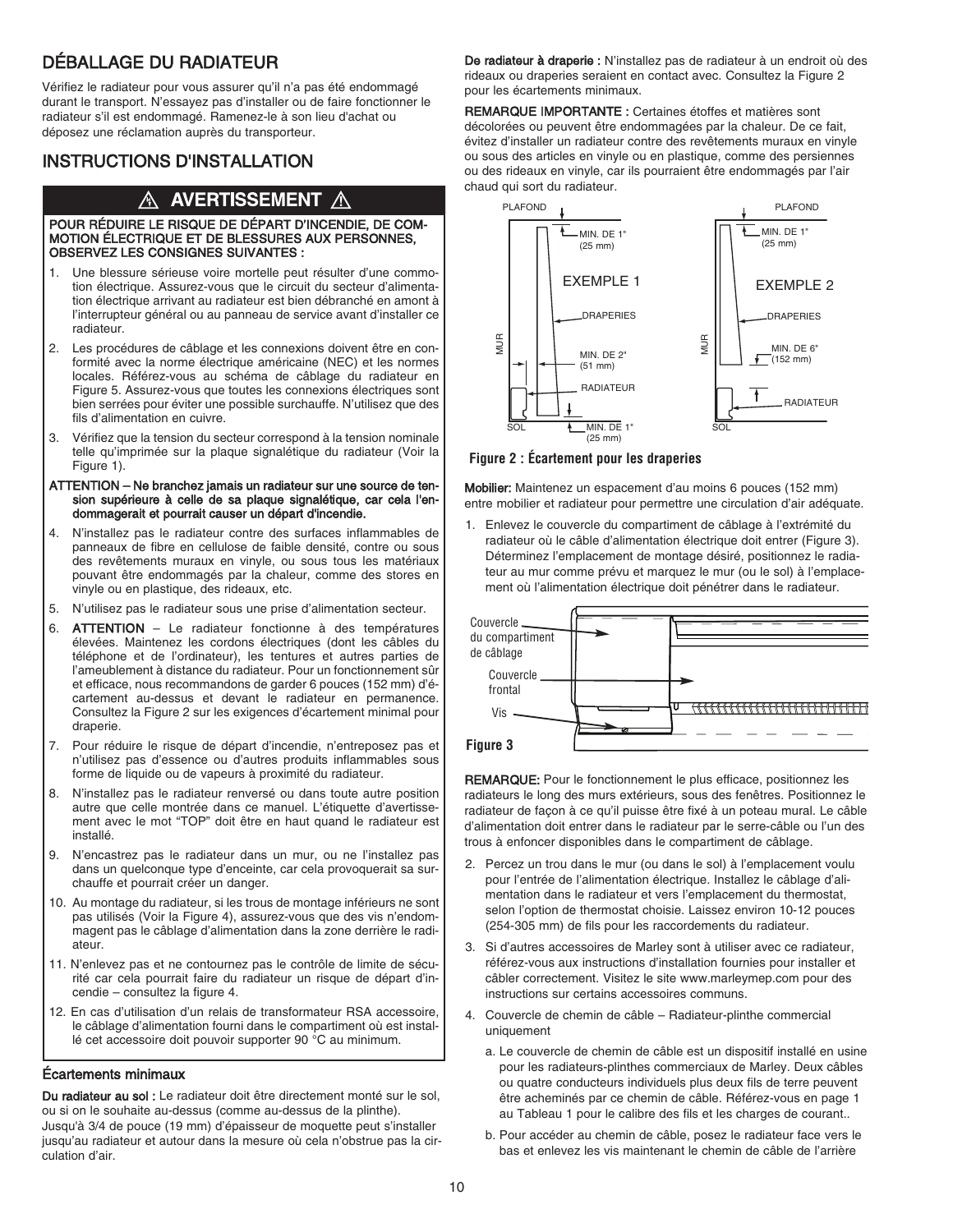du radiateur. Enfoncez les trous dans les zones de canal aux deux boîtiers de terminaison.

- c. Insérez les isolants en plastique du kit de pièces (dans le compartiment de câblage) dans les trous enfoncés.
- d. Câblez le radiateur en fonction des schémas de câblage de la Figure 5. Remettez en place le couvercle de chemin de câble avec ses vis.
- 5. Desserrez la vis du collier serre-câble (Figure 4) ou ouvrez le trou à enfoncer voulu du compartiment de câblage du radiateur. Installez le câble d'alimentation électrique dans le compartiment de câblage en laissant au moins 6 pouces (153 mm) de câble pour le raccordement au radiateur. Pour installer deux câbles d'alimentation en utilisant le collier serre-câble intégré, courbez vers le haut la patte couvrant le deuxième trou et ramenez-la vers la cloison arrière du compartiment de câblage. Si un serre-câble intégré n'est pas utilisé, installez une retenue de câble approuvée (non incluse) dans le trou à enfoncer choisi.

REMARQUE: Des perforations marquées d'une croix pour le montage sont fournies à l'arrière du carter de radiateur au-dessus de l'élément de chauffe aux emplacements pour vis de montage (Voir la Figure 4).

- 6. Positionnez le radiateur à l'emplacement voulu et fixez-le au mur avec des vis à bois ou de la visserie appropriée. Localisez les poteaux muraux et si possible fixez les vis dedans. Pour des radiateurs jusqu'à 6 pieds (1,8 m) de long, une vis à chaque extrémité est adéquate. Pour des unités plus longues, une vis additionnelle au centre est nécessaire. Serrez ces vis, puis desserrez-les d'un quart de tour pour permettre au radiateur de se dilater et de se contracter pendant son utilisation. Si l'unité est montée au-dessus du sol, deux trous de montage additionnels sont fournis à chaque extrémité sous l'élément de chauffe (Voir la Figure 4). Installez une vis supplémentaire à chaque extrémité pour la stabilité, en vous assurant de les dévisser chacune d'au moins un quart de tour.
- 7. Branchez le connecteur de terre du câble d'alimentation sur la queue de cochon en cuivre nu dans le compartiment de câblage.
- 8. En suivant le schéma de câblage souhaité, comme montré en Figure 5, branchez l'alimentation électrique au radiateur en utilisant des bouchons de raccordement de fils approuvés

REMARQUE: Quand des accessoires sont installés, utilisez les schémas de câblage fournis avec.

- 9. Si le couvercle frontal é été enlevé, remettez-le en place en accrochant son bord supérieur sur les équerres de support. Puis, poussez-le vers le bas pour le verrouiller dans ses équerres de support.
- 10. Remettez en place les couvercles de compartiments de câblage.
- 11. Suivez les instructions accompagnant le thermostat pour son installation et son câblage. Visitez le site www.marleymep.com pour trouver des schémas de câblage types de thermostat.

### INSTRUCTIONS D'UTILISATION

- 1. Le radiateur doit être correctement installé avant d'être utilisé.
- 2. Une fois que le système de radiateurs-plinthes a été complètement installé, tous les thermostats doivent être passés en position LOW ou NO HEAT. Établissez l'alimentation secteur, attendez 3 à 5 minutes et vérifiez qu'aucun des radiateurs n'est en fonctionnement. Si un radiateur chauffe déjà, débranchez-le et vérifiez le câblage. Si aucun radiateur ne chauffe, passez les thermostats sur la position la plus forte et attendez de nouveau 3 à 5 minutes. Vérifiez que tous les radiateurs chauffent bien. Si un radiateur ne chauffait pas, débranchez-le et vérifiez le câblage.
- 3. Laissez le système complet fonctionner régulièrement pendant 1/2 heure. Cela devrait éliminer tous les résidus huileux de la production (Il peut se produire un peu de fumée).
- 4. Choisissez un réglage de confort sur tous les thermostats.
- 5. Un contrôle de limite de sécurité est fourni pour couper automatiquement le radiateur s'il est obstrué ou chauffe trop pour toute raison, du fait de conditions anormales (Voir les Figures 4 et 5). NE contournez PAS ou ne désactivez pas ce dispositif de sécurité (Voyez l'avertissement 11 en page 2). Durant un fonctionnement normal ce dispositif de contrôle ne doit pas s'activer. Si vous constatez que de contrôle s'active, assurez-vous que le radiateur n'est pas obstrué. Si le radiateur continue d'être coupé en chauffant, débranchez son alimentation et faites-le vérifier et réparer par un électricien qualifié.



#### **Figure 4 : Vue du compartiment de câblage du côté gauche**

# INSTRUCTIONS D'ENTRETIEN

Votre radiateur vous fournira des années de bon service et de confort avec juste un minimum de soins. Pour assurer son fonctionnement efficace, suivez les instructions simples ci-dessous :

#### **AVERTISSEMENT** ⚠ ⚠

- 1. Une blessure sérieuse voire mortelle peut résulter d'une commotion électrique. Assurez-vous que le circuit du secteur d'alimentation électrique arrivant au radiateur est bien débranché en amont à l'interrupteur général ou au panneau de service avant d'intervenir sur ce radiateur. Laissez le radiateur refroidir avant de le nettoyer pour éviter de possibles brûlures.
- 2. Faites attention en nettoyant les ailettes de l'élément de chauffe pour éviter de les endommager. Retenez aussi que les ailettes sont tranchantes et peuvent vous couper, évitez donc tout contact.
- 1. L'utilisateur peut effectuer lui-même un nettoyage élémentaire du radiateur. Toute autre intervention est réservée au personnel de service qualifié.
- 2. Du fait du principe de chauffage par convection, qui dépend de l'air circulant autour du radiateur, de la poussière peut s'amasser entre les ailettes. Le radiateur doit être nettoyé annuellement pour une efficacité maximale.
- 3. Pour nettoyer les ailettes d'élément de chauffe, enlevez d'abord les couvercles de compartiment de câblage et le couvercle frontal. À l'aide d'un aspirateur ou d'air comprimé, enlevez la poussière et la peluche des ailettes en aluminium d'élément de chauffe tout en faisant attention pour ne pas les endommager.
- 4. Le coffret peint du radiateur peut se nettoyer en utilisant un chiffon légèrement mouillé. Mais n'utilisez pas de nettoyants puissants, d'agents de polissage ou de cirage, car ils pourraient endommager la surface ou laisser un résidu qui la décolorerait.
- 5. Remettez en place le couvercle frontal (en vous assurant qu'il est verrouillé en place à chaque équerre de support d'élément et à chaque extrémité) et les deux couvercles de compartiment de câblage (en utilisant les deux vis fournies), et rétablissez l'alimentation puis vérifiez le bon fonctionnement du radiateur.puis vérifiez le bon fonctionnement du radiateur.

### **Peinture**

S'il devient nécessaire de repeindre le radiateur, n'utilisez que de la peinture émaillée de qualité convenant aux surfaces métalliques, en suivant les instructions fournies avec. NE peignez PAS sur l'élément de chauffe ou le tube capillaire de limite de sécurité. Ne repeignez que sur l'extérieur du coffret de radiateur.